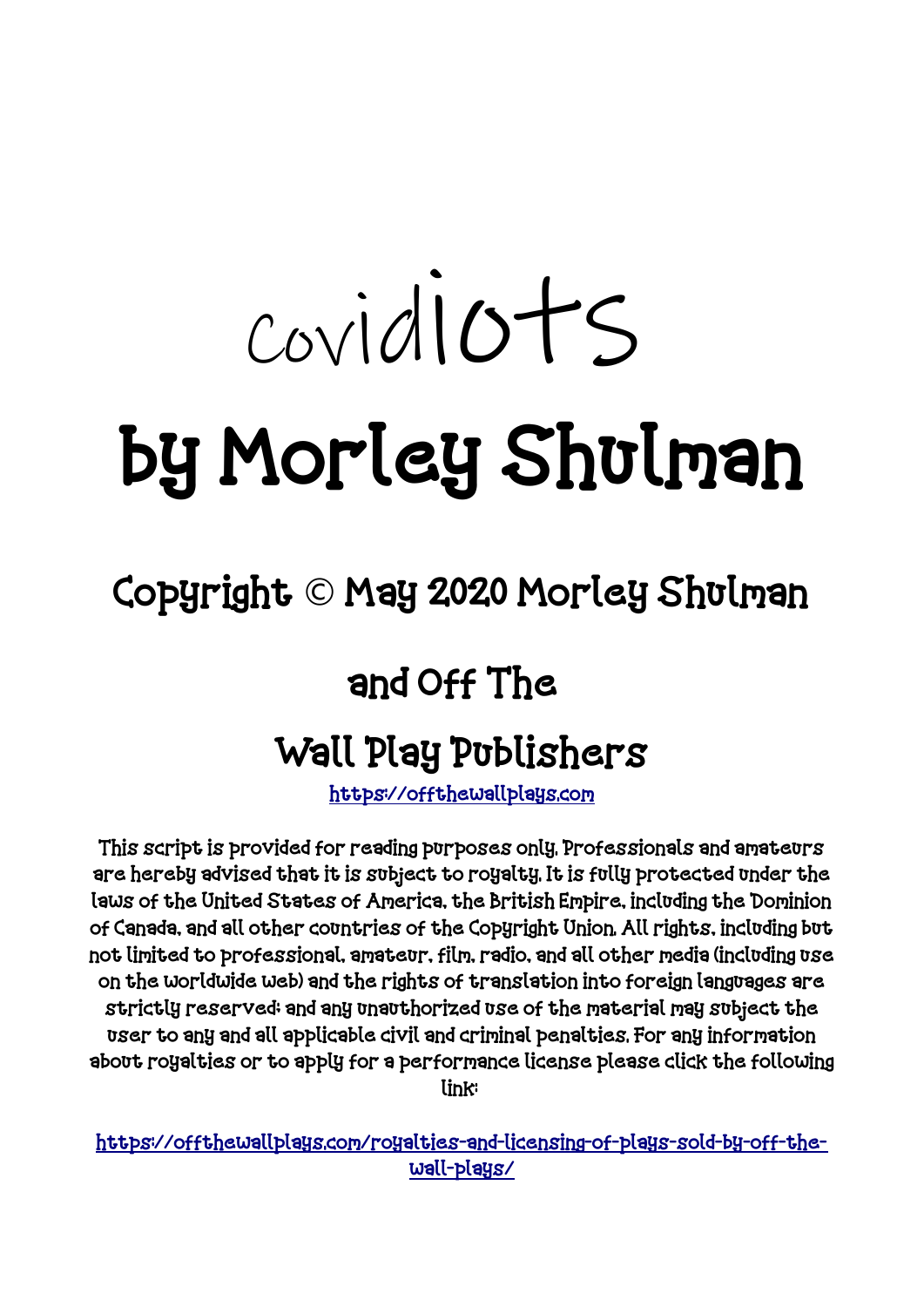EXT. PARK - DAY

PETE, 20'S, IS ANXIOUSLY FIDGETING ON A PARK BENCH WHILE CONTINUING LOOKING AROUND. HE APPEARS TO HAVE A CROSS BETWEEN PARANOIA AND TOURETTE'S. FINALLY, HE RELAXES AS SHAWN, 20'S, APPEARS. HE IS EQUALLY NERVOUS. SHAWN LOOKS OVER HIS SHOULDER NUMEROUS TIMES. AS HE IS ABOUT TO SIT DOWN TO JOIN PETE, HE GETS UP THINKING THAT SOMEONE IS WATCHING HIM. HE DOES THIS SEVERAL TIMES BEFORE HE FINALLY RELAXES AND JOINS HIS FRIEND

PETE

It's about time dude.

SHAWN

I know, I know.

PETE You can't be too careful these days.

SHAWN Tell me about it.

PETE Everyone's on high alert.

Pete and Shawn look at each other and laugh at the irony of the statement.

SHAWN

So?

PETE

So?

SHAWN So... we gonna?

PETE Yeah dude. I thought that's why we're here!

SHAWN

I wasn't sure if you wanted to make small talk first?

PETE

Small talk?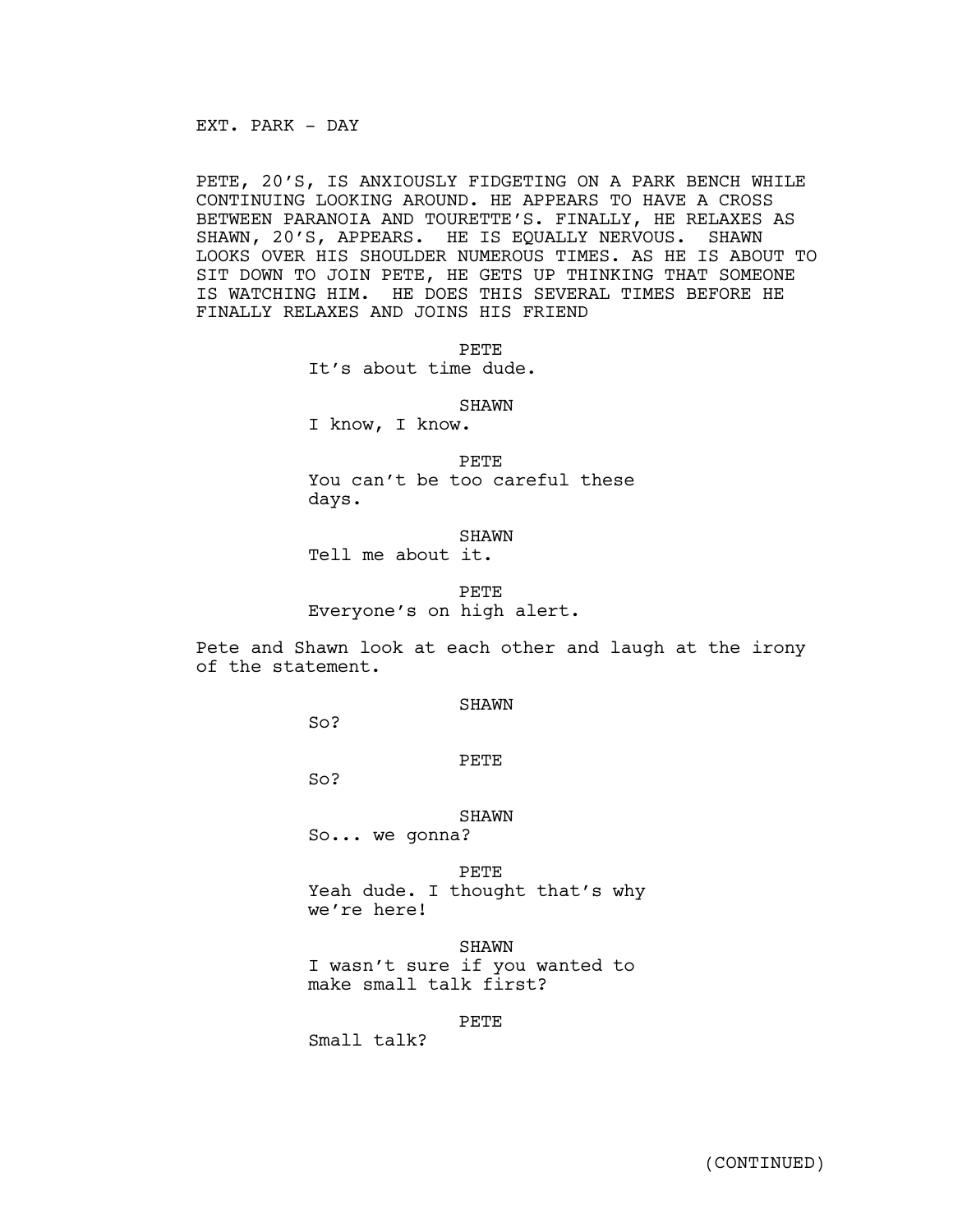#### SHAWN

Yeah. You know. We never get together anymore so I wasn't sure...

PETE You want TO make small talk?

#### SHAWN

Sure!

PETE Okay. How are you doing Shawn?

SHAWN

Pretty goo-

#### PETE

(shouting) Did you bring the you know what so we could get our buzz on?

SHAWN That's your version of small talk?

PETE Is this really necessary?

#### SHAWN

Come on man. Otherwise I'll feel like your trick.

#### PETE

FINE... Let's see... how are you parents?

SHAWN You know. Scared. Bored. Paranoid.

PETE That's very interesting.

#### SHAWN

Yeah.

PETE Great. So Shawn?

SHAWN

Yes Pete?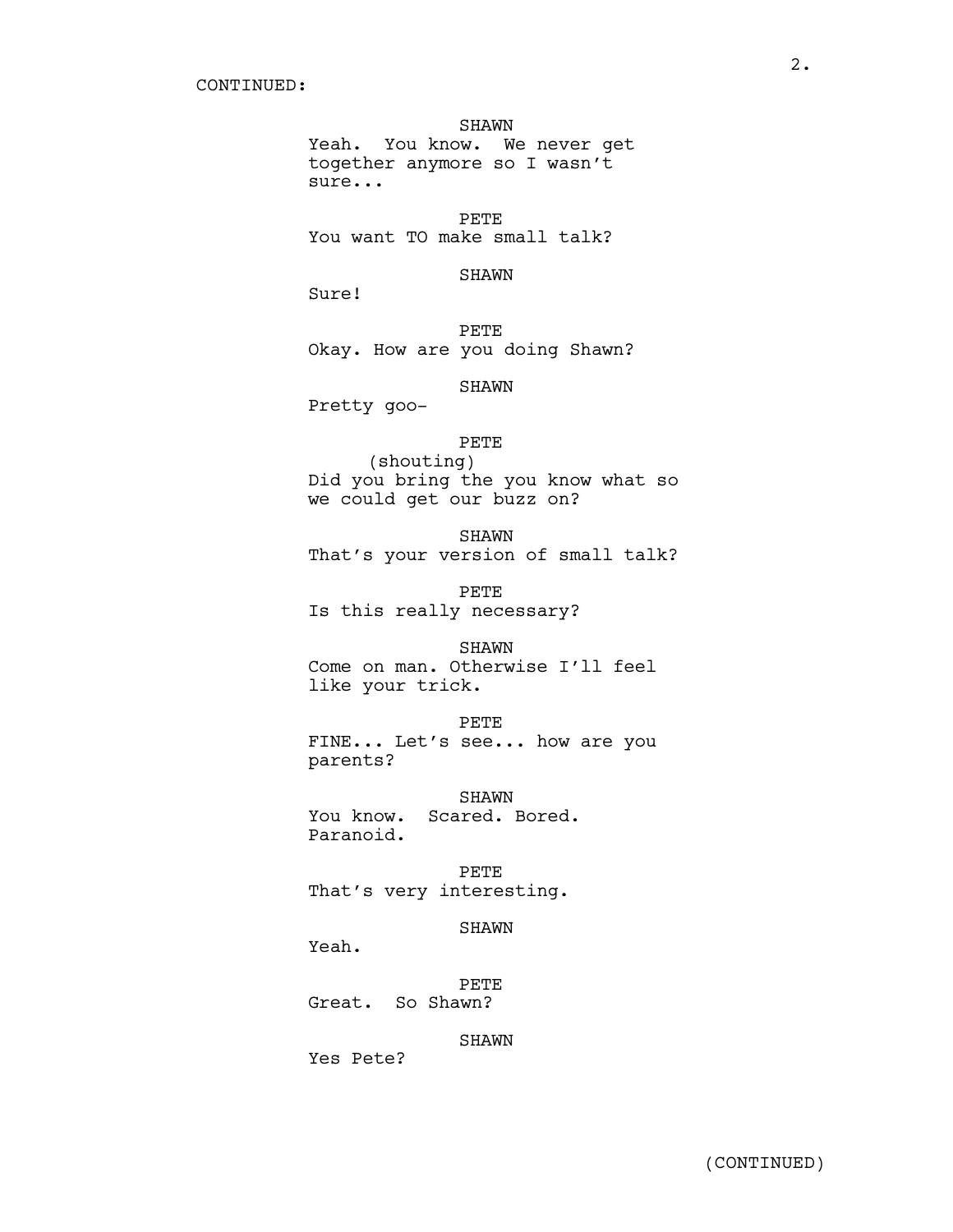PETE

Pray by chance... did you bring us something to smoke? Are you happy now?

**SHAWN** 

You call that small talk?

PETE

Dude. I haven't had anything to smoke since this whole thing started.

SHAWN

You think I have?

PETE

If I have to make any more small talk, I'm going to go to jail?

SHAWN

For what?

Long beat.

#### SHAWN

Ohhhhh.

#### PETE

Riiiight??

Shawn realizes the seriousness of the situation and gives a nod of understanding. All of a sudden, a jogger passes by, sees them on the bench, jogs backwards to face them and continues jogging on the spot.

JOGGER

Hey!

#### PETE

'Sup?

JOGGER What's wrong with you guys?

PETE Look who's talking. You're the one who's getting nowhere.

JOGGER

Social distancing!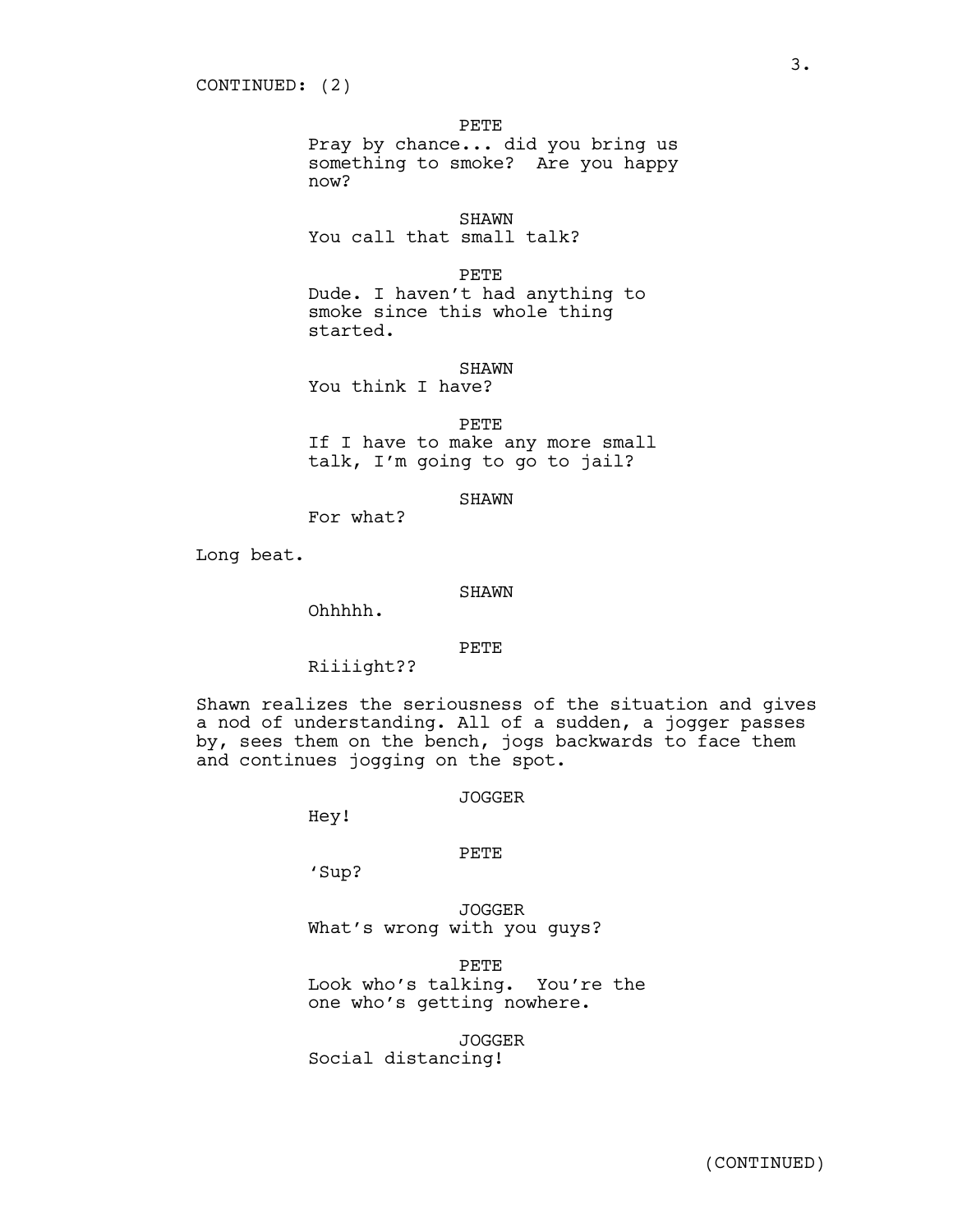SHAWN Yeah? What about it? JOGGER You have to be at least six feet apart! PETE How tall are you? JOGGER How tall am I? SHAWN He asked you first! JOGGER I don't know. About 5'10" or so why? PETE (nods his head to shoo the jogger back) Social distancing buddy! JOGGER I'm alone. You guys are together. We're supposed to be at least 6 feet apart because of the Corona virus. SHAWN I thought it was COVID-19? PETE (to the jogger)

Well? Which one is it? Corona virus or COVID-19?

JOGGER They're one and the same.

PETE Well the same for us.

JOGGER

Meaning?

SHAWN Yeah dude? Meaning?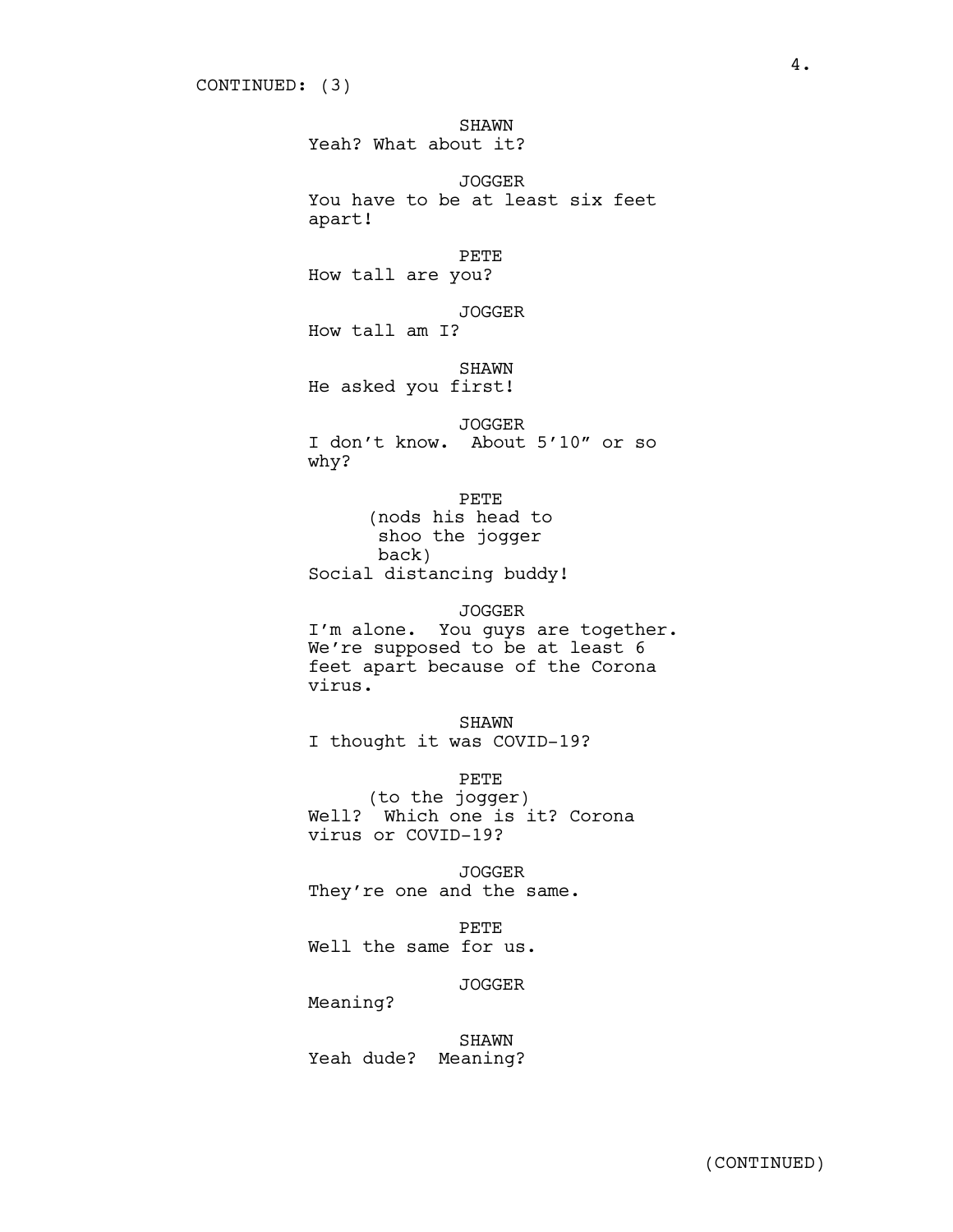PETE

Do you know the rules Nowhere Man?

#### JOGGER

Of course I do!

#### PETE

Then you also know that social distancing isn't required when you're part of the same family.

## JOGGER

What?

#### SHAWN

You heard him. We're part of the same family.

## JOGGER

You mean...

### PETE

(holds Shawn's hand) You don't have to be blood relatives to be family you know!

#### SHAWN

(takes Pete's other hand) And you also know the laws have changed right?

## JOGGER

(stunned) Wow. Look guys. I'm really sorry. I didn't... I mean, I had no idea.

#### SHAWN

Why? Because we didn't have a sign on our heads that said we don't social distance because we're gay?

#### JOGGER

No I just never thought-

#### PETE

(pretending to cry) That gay people should go back to the closet where they belong right? That's what you were thinking wasn't it!